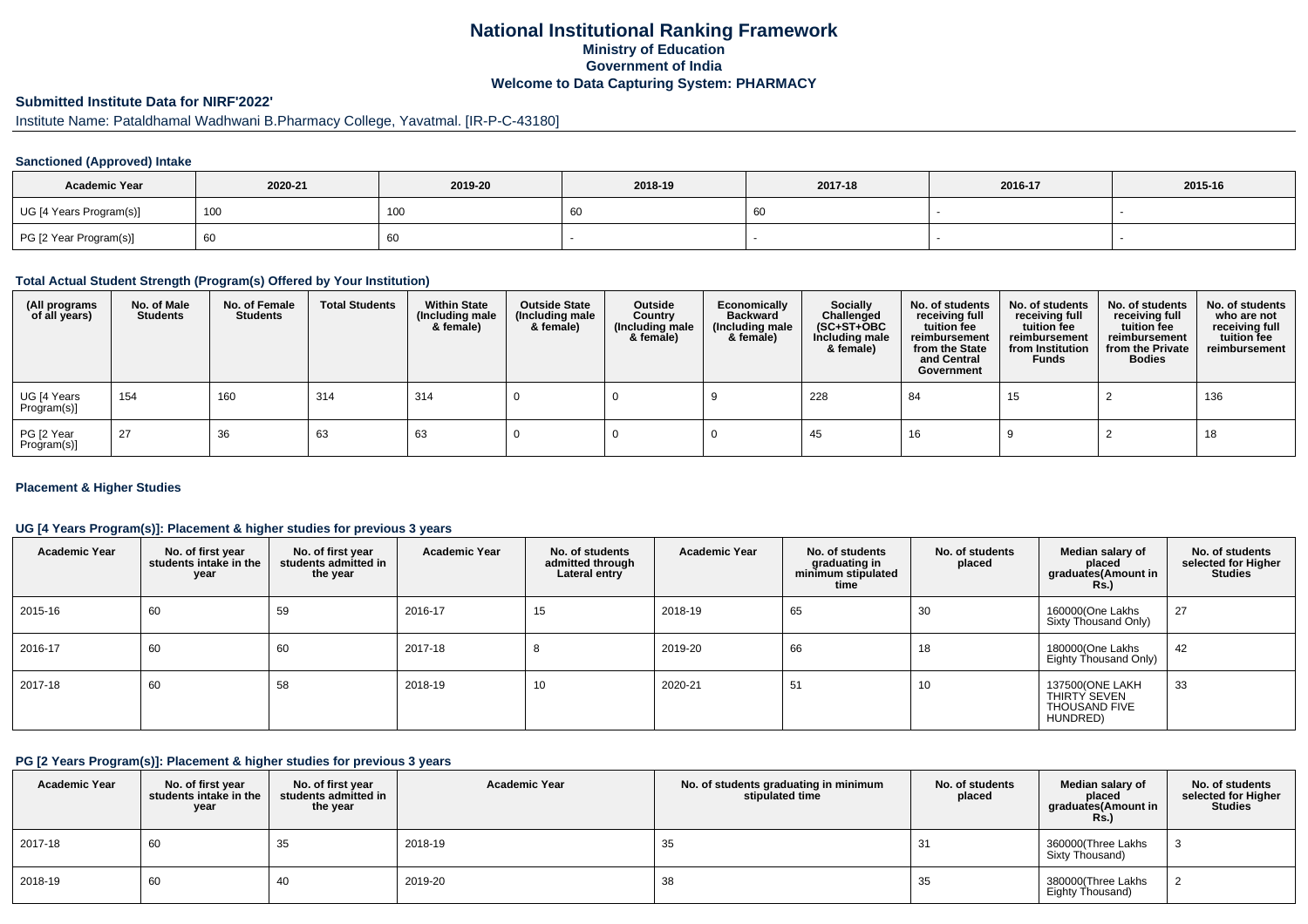| 2019-20<br>2020-21<br>`O(Four Lakhs) |
|--------------------------------------|
|--------------------------------------|

### **Ph.D Student Details**

| Ph.D (Student pursuing doctoral program till 2020-21 Students admitted in the academic year 2020-21 should not be entered here.) |         |                       |         |  |
|----------------------------------------------------------------------------------------------------------------------------------|---------|-----------------------|---------|--|
|                                                                                                                                  |         | <b>Total Students</b> |         |  |
| Full Time                                                                                                                        |         | 30                    |         |  |
| Part Time                                                                                                                        |         |                       |         |  |
| No. of Ph.D students graduated (including Integrated Ph.D)                                                                       |         |                       |         |  |
|                                                                                                                                  | 2020-21 | 2019-20               | 2018-19 |  |
| Full Time                                                                                                                        |         |                       |         |  |
| Part Time                                                                                                                        |         |                       |         |  |

### **Financial Resources: Utilised Amount for the Capital expenditure for previous 3 years**

| <b>Academic Year</b>                                                                                 | 2020-21                                                           | 2019-20                                                                | 2018-19                                                        |  |  |
|------------------------------------------------------------------------------------------------------|-------------------------------------------------------------------|------------------------------------------------------------------------|----------------------------------------------------------------|--|--|
|                                                                                                      | <b>Utilised Amount</b>                                            | <b>Utilised Amount</b>                                                 | <b>Utilised Amount</b>                                         |  |  |
| Annual Capital Expenditure on Academic Activities and Resources (excluding expenditure on buildings) |                                                                   |                                                                        |                                                                |  |  |
| Library                                                                                              | 148770 (One lakhs fourty eight thousand seven hundred<br>seventy) | 94135 (Ninghty four thousand one hundred thirty five)                  | 43916 (Fourty Three thousand nine hundred Sixteen)             |  |  |
| New Equipment for Laboratories                                                                       | 1142079 (Eleven Lakhs Fourty two thousand Seventy Nine)           | 1671426 (sixteen lack seventy one thousand four hundred<br>twenty six) | 1039299 (Ten lack thirty nine thousand two hundred ninty nine) |  |  |
| Other expenditure on creation of Capital Assets (excluding<br>expenditure on Land and Building)      | 511072 (Five Lakhs Eleven Thousand Seventy Two)                   | 634832 (six lack thirty four thousand eight hundred thirty two)        | 191933 (one lack ninty one thousand nine hundred thirty three) |  |  |

## **Financial Resources: Utilised Amount for the Operational expenditure for previous 3 years**

| <b>Academic Year</b>                                                                                                                                                                            | 2020-21                                                                         | 2019-20                                                                             | 2018-19                                                                                 |  |  |
|-------------------------------------------------------------------------------------------------------------------------------------------------------------------------------------------------|---------------------------------------------------------------------------------|-------------------------------------------------------------------------------------|-----------------------------------------------------------------------------------------|--|--|
|                                                                                                                                                                                                 | <b>Utilised Amount</b>                                                          | <b>Utilised Amount</b>                                                              | <b>Utilised Amount</b>                                                                  |  |  |
| <b>Annual Operational Expenditure</b>                                                                                                                                                           |                                                                                 |                                                                                     |                                                                                         |  |  |
| Salaries (Teaching and Non Teaching staff)                                                                                                                                                      | 20870586 (Two crore eight lakhs seventy thousand five<br>hundred eighty six)    | 22619493 (Two crore twenty six lack ninteen thousand four<br>hundred ninghty three) | 19579135 (one crore ninghty five lack seventy nine thousand<br>one hundred thirty five) |  |  |
| Maintenance of Academic Infrastructure or consumables and<br>other running expenditures (excluding maintenance of hostels<br>and allied services, rent of the building, depreciation cost, etc) | 8378489 (Eighty Three Lakhs SEventy Eight Thousand Four<br>hundred Eighty Nine) | 14615189 (one crore fourty six lacks fifteen thousand one<br>hundred eighty nine)   | 18018039 (one crore eighty lakhs eighteen thousand thirty<br>nine)                      |  |  |
| Seminars/Conferences/Workshops                                                                                                                                                                  | 320530 (Three Lakhs Twenty Thousand Five Hundred Thirty)                        | 707979 (seven lacks seven thousand nine hundred seventy<br>nine)                    | 450666 (our lacks fifty thousand six hundred sixty six)                                 |  |  |

**IPR**

| Calendar year            | 2020 | 2019 | 2018 |
|--------------------------|------|------|------|
| No. of Patents Published |      |      |      |
| No. of Patents Granted   |      |      |      |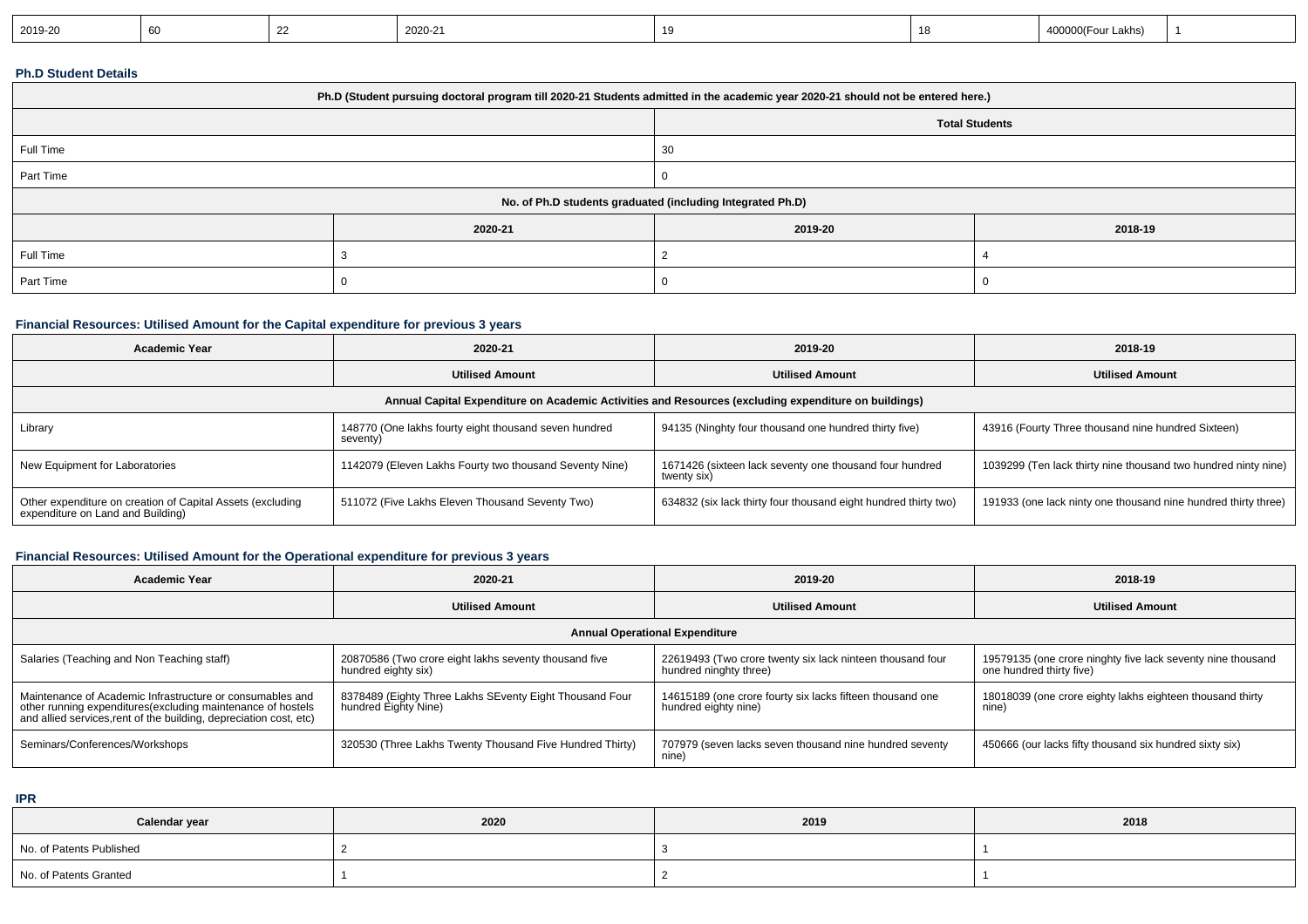### **Sponsored Research Details**

| <b>Financial Year</b>                    | 2020-21                                                       | 2019-20                                                            | 2018-19        |
|------------------------------------------|---------------------------------------------------------------|--------------------------------------------------------------------|----------------|
| Total no. of Sponsored Projects          |                                                               |                                                                    |                |
| Total no. of Funding Agencies            |                                                               |                                                                    |                |
| Total Amount Received (Amount in Rupees) | 1994634                                                       | 1733334                                                            | 50000          |
| Amount Received in Words                 | Ninteen Lakhs Ninty Four thousand Six hundred and thirty four | Seventeen Lakhs Thirty Three thousand three hundred thirty<br>four | fifty thousand |

## **Consultancy Project Details**

| <b>Financial Year</b>                    | 2020-21                                          | 2019-20 | 2018-19 |
|------------------------------------------|--------------------------------------------------|---------|---------|
| Total no. of Consultancy Projects        |                                                  |         |         |
| Total no. of Client Organizations        |                                                  |         |         |
| Total Amount Received (Amount in Rupees) | 850652                                           |         |         |
| Amount Received in Words                 | Eight Lakhs Fifty Thousand Six Hundred Fifty Two | Zero    | Zero    |

## **PCS Facilities: Facilities of physically challenged students**

| 1. Do your institution buildings have Lifts/Ramps?                                                                                                         | Yes, more than 80% of the buildings |
|------------------------------------------------------------------------------------------------------------------------------------------------------------|-------------------------------------|
| 2. Do your institution have provision for walking aids, including wheelchairs and transportation from one building to another for<br>handicapped students? | Yes                                 |
| 3. Do your institution buildings have specially designed toilets for handicapped students?                                                                 | Yes, more than 80% of the buildings |

### **Faculty Details**

| Srno           | <b>Name</b>            | Age | Designation                | Gender | Qualification | <b>Experience (In</b><br>Months) | <b>Currently working</b><br>with institution? | <b>Joining Date</b> | <b>Leaving Date</b>      | <b>Association type</b> |
|----------------|------------------------|-----|----------------------------|--------|---------------|----------------------------------|-----------------------------------------------|---------------------|--------------------------|-------------------------|
|                | Mr C K Gadewar         | 46  | Associate Professor        | Male   | M. Pharm      | 262                              | Yes                                           | 17-12-1999          | --                       | Regular                 |
| $\overline{2}$ | Miss M A<br>Bombaywala | 42  | <b>Assistant Professor</b> | Female | M. Pharm      | 146                              | Yes                                           | 01-08-2011          | $\sim$                   | Regular                 |
| 3              | Miss S B Lote          | 34  | <b>Assistant Professor</b> | Female | M. Pharm      | 120                              | No                                            | 13-12-2017          | 15-10-2019               | Regular                 |
|                | Mr P J Wadhwani        | 36  | <b>Assistant Professor</b> | Male   | M. Pharm      | 163                              | Yes                                           | 09-09-2009          | $\sim$                   | Regular                 |
| 5              | Mr Tushar A Rode       | 39  | <b>Assistant Professor</b> | Male   | M. Pharm      | 191                              | Yes                                           | 13-02-2008          | $\sim$                   | Regular                 |
| 6              | Dr S R Gawande         | 44  | <b>Assistant Professor</b> | Female | Ph.D          | 282                              | Yes                                           | 23-05-2016          | --                       | Regular                 |
|                | Miss N S Kinekar       | 28  | <b>Assistant Professor</b> | Female | M. Pharm      | 90                               | No                                            | 21-08-2017          | 31-05-2021               | Regular                 |
|                | Dr B V Bakde           | 44  | Associate Professor        | Female | Ph.D          | 206                              | Yes                                           | 23-05-2016          | $\overline{\phantom{a}}$ | Regular                 |
| 9              | Dr A D Kajale          | 35  | <b>Assistant Professor</b> | Female | Ph.D          | 148                              | Yes                                           | 01-01-2013          | $\sim$                   | Regular                 |
| 10             | Dr N I Kochar          | 44  | Professor                  | Male   | Ph.D          | 270                              | Yes                                           | 01-01-2010          | $\overline{\phantom{a}}$ | Regular                 |
| 11             | Dr D S Mohale          | 39  | Associate Professor        | Male   | Ph.D          | 216                              | Yes                                           | 07-08-2006          | --                       | Regular                 |
| 12             | Dr A V Shrirao         | 35  | <b>Assistant Professor</b> | Male   | Ph.D          | 178                              | Yes                                           | 11-01-2011          | $\sim$                   | Regular                 |